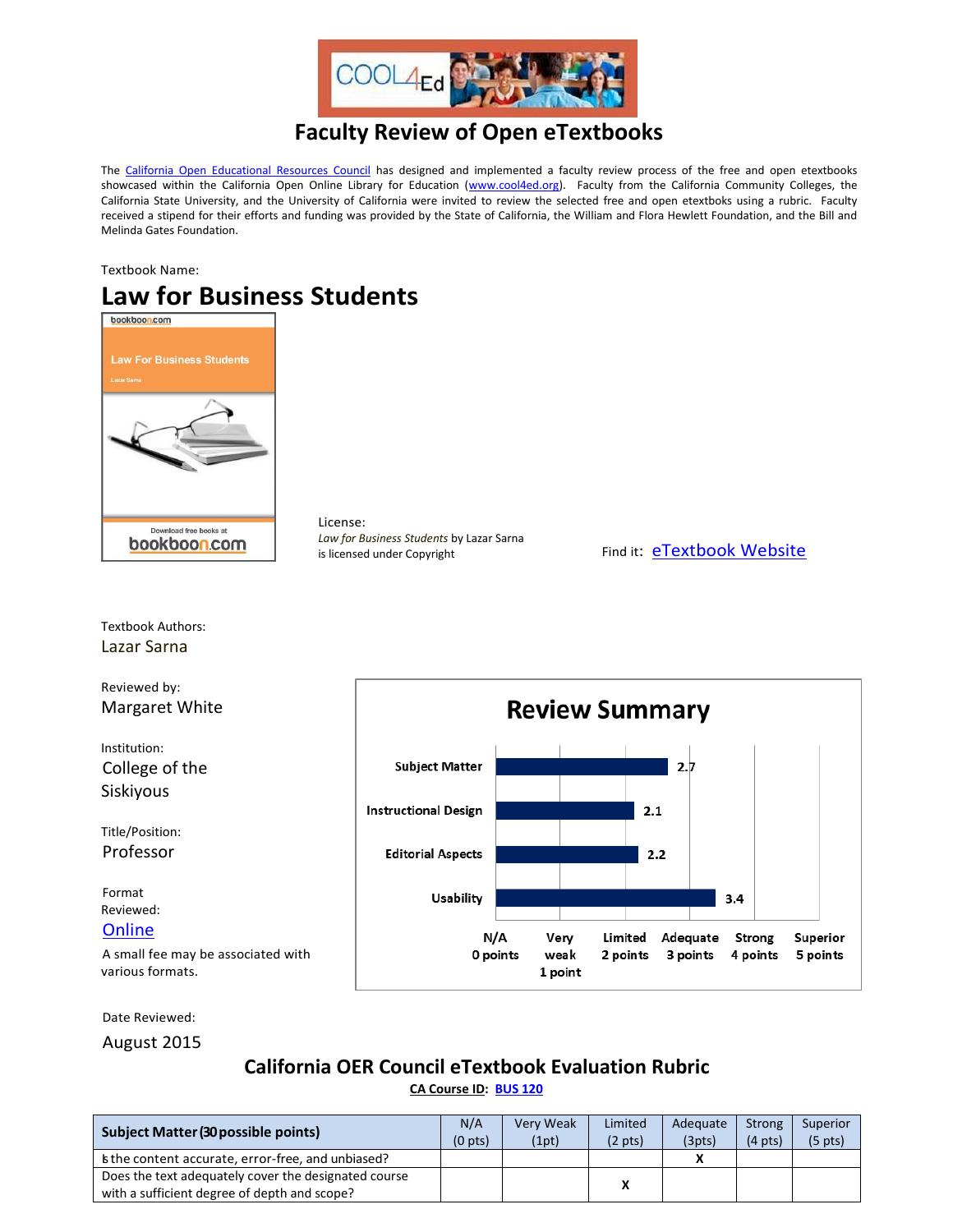| Does the textbook use sufficient and relevant examples<br>to present its subject matter?                                                                                                                                                                       |  | v |  |
|----------------------------------------------------------------------------------------------------------------------------------------------------------------------------------------------------------------------------------------------------------------|--|---|--|
| Does the textbook use a clear, consistent terminology to<br>present its subject matter?                                                                                                                                                                        |  | Δ |  |
| Does the textbook reflect current knowledge of the<br>subject matter?                                                                                                                                                                                          |  |   |  |
| Does the textbook present its subject matter in a<br>culturally sensitive manner? (e.g. Is the textbook free of<br>offensive and insensitive examples? Does it include<br>examples that are inclusive of a variety of races,<br>ethnicities, and backgrounds?) |  | v |  |

Total Points: 16 out of 30

Please provide comments on any aspect of the subject matter of this textbook:

 This book was written for the study of Canadian law. While many concepts apply to US law, it is not an appropriate textbook for a US college-level Legal Environment of Business Course.

| Instructional Design (35 possible points)                   | N/A<br>$(0 \text{ pts})$ | <b>Very Weak</b><br>(1pt) | Limited<br>$(2 \text{ pts})$ | Adequate<br>(3pts) | Strong<br>$(4 \text{ pts})$ | Superior<br>$(5 \text{ pts})$ |
|-------------------------------------------------------------|--------------------------|---------------------------|------------------------------|--------------------|-----------------------------|-------------------------------|
| Does the textbook present its subject materials at          |                          |                           |                              | x                  |                             |                               |
| appropriate reading levels for undergrad use?               |                          |                           |                              |                    |                             |                               |
| Does the textbook reflect a consideration of different      |                          | x                         |                              |                    |                             |                               |
| learning styles? (e.g. visual, textual?)                    |                          |                           |                              |                    |                             |                               |
| Does the textbook present explicit learning outcomes        |                          |                           | x                            |                    |                             |                               |
| aligned with the course and curriculum?                     |                          |                           |                              |                    |                             |                               |
| Is a coherent organization of the textbook evident to the   |                          |                           |                              | x                  |                             |                               |
| reader/student?                                             |                          |                           |                              |                    |                             |                               |
| Does the textbook reflect best practices in the instruction |                          |                           | х                            |                    |                             |                               |
| of the designated course?                                   |                          |                           |                              |                    |                             |                               |
| Does the textbook contain sufficient effective ancillary    |                          |                           |                              |                    |                             |                               |
| materials? (e.g. test banks, individual and/or group        | x                        |                           |                              |                    |                             |                               |
| activities or exercises, pedagogical apparatus, etc.)       |                          |                           |                              |                    |                             |                               |
| Is the textbook searchable?                                 |                          |                           |                              |                    | x                           |                               |

Total Points: 15 out of 35

Please provide comments on any aspect of the instructional design of this textbook:

• The text does not provide chapter introductions or summaries. It is not designed for active learning.

| <b>Editorial Aspects (25 possible points)</b>                |  | <b>Very Weak</b> | Limited           | Adequate | <b>Strong</b>     | Superior          |
|--------------------------------------------------------------|--|------------------|-------------------|----------|-------------------|-------------------|
|                                                              |  | (1pt)            | $(2 \text{ pts})$ | (3pts)   | $(4 \text{ pts})$ | $(5 \text{ pts})$ |
| Is the language of the textbook free of grammatical,         |  |                  |                   | X        |                   |                   |
| spelling, usage, and typographical errors?                   |  |                  |                   |          |                   |                   |
| Is the textbook written in a clear, engaging style?          |  |                  | x                 |          |                   |                   |
| Does the textbook adhere to effective principles of          |  |                  |                   |          |                   |                   |
| design? (e.g. are pages latid0out and organized to be        |  |                  |                   | x        |                   |                   |
| clear and visually engaging and effective? Are colors,       |  |                  |                   |          |                   |                   |
| font, and typography consistent and unified?)                |  |                  |                   |          |                   |                   |
| Does the textbook include conventional editorial             |  |                  |                   |          |                   |                   |
| features? (e.g. a table of contents, glossary, citations and |  |                  | x                 |          |                   |                   |
| further references)                                          |  |                  |                   |          |                   |                   |
| How effective are multimedia elements of the textbook?       |  | X                |                   |          |                   |                   |
| (e.g. graphics, animations, audio)                           |  |                  |                   |          |                   |                   |

Please provide comments on any editorial aspect of this textbook.

Total Points: 11 out of 25

• The text includes some graphic elements and organizers, but it is almost completely straight text. However, there are the visual advertisements displayed approximately every four or five pages. These advertisements are distracting because of the color and images, which stand out from the straight text.

| Usability (25 possible points)                                                                                                              | N/A<br>(0 <sub>pts</sub> ) | Very Weak<br>(1pt) | Limited<br>$(2 \text{ pts})$ | Adequate<br>(3pts) | <b>Strong</b><br>$(4 \text{ pts})$ | Superior<br>$(5 \text{ pts})$ |
|---------------------------------------------------------------------------------------------------------------------------------------------|----------------------------|--------------------|------------------------------|--------------------|------------------------------------|-------------------------------|
| Is the textbook compatible with standard and commonly<br>available hardware/software in college/university campus<br>student computer labs? |                            |                    |                              |                    | v                                  |                               |
| Is the textbook accessible in a variety of different<br>electronic formats? (e.g. .txt, .pdf, .epub, etc.)                                  |                            |                    |                              |                    |                                    |                               |
| Can the textbook be printed easily?                                                                                                         |                            |                    |                              |                    | v                                  |                               |